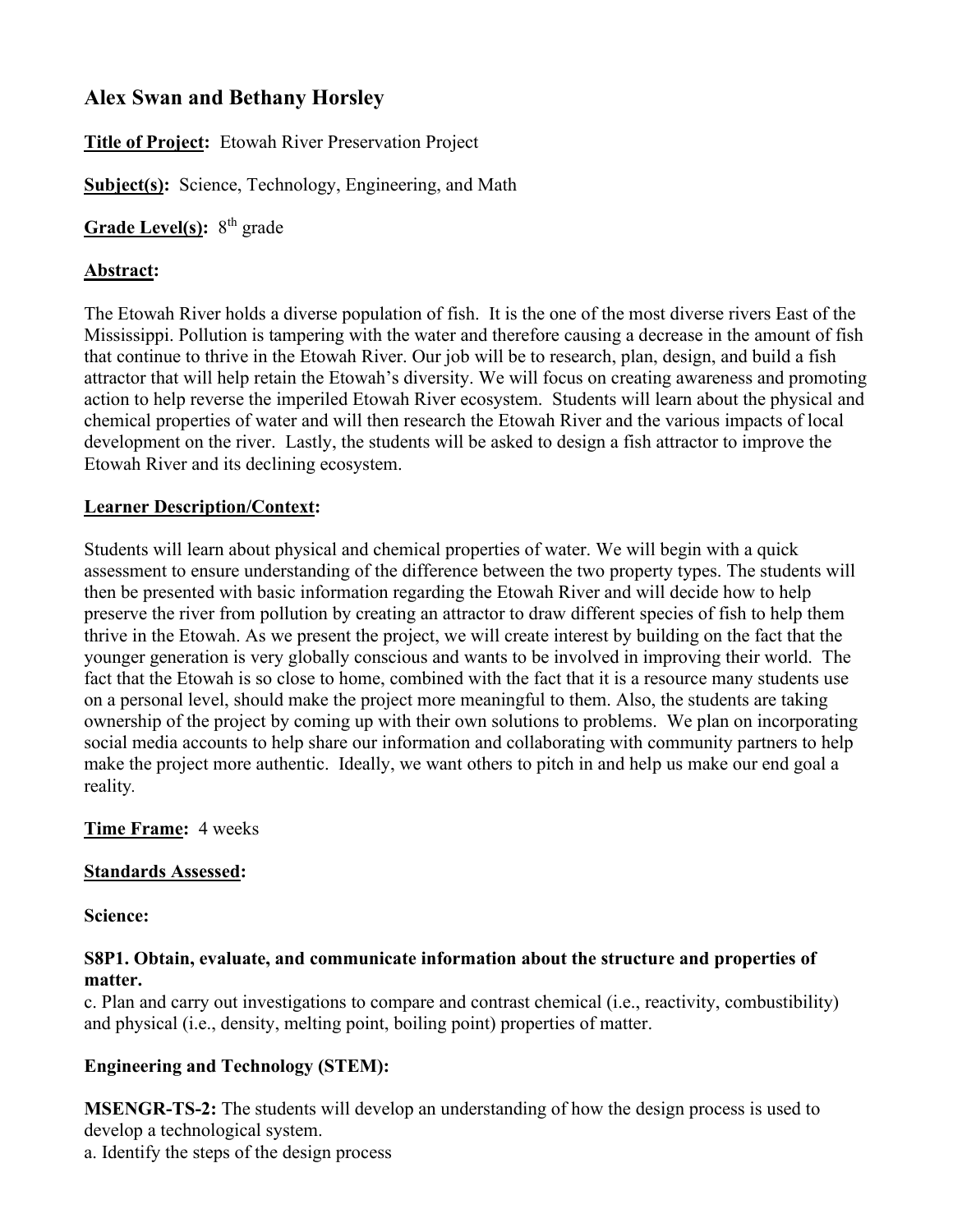**ENGR-STEM 3:** Students will design technological problem solutions using scientific investigation, analysis and interpretation of data, innovation, invention, and fabrication while considering economic, environmental, social, political, ethical, health and safety, manufacturability, and sustainability constraints.

**MSENGR-TS-6:** The students will recognize relationships among technologies and assess the impact of integrated systems.

a. Identify a complex technological system that is made up of several subsystems

b. Explain how the subsystems work together to enable the complex system

#### **Math:**

**MGSE8.F.5** Analyze & sketch functional relationships

**MGSE8.G.9** Apply the formulas for the volume of cones, cylinders, and spheres and use them to solve real-world and mathematical problems.

#### **ISTE - S:**

**Global Collaborator 7b** Students use collaborative technologies to work with others, including peers, experts or community members, to examine issues and problems from multiple viewpoints.

**Empowered Learner 1a** Students articulate and set personal learning goals, develop strategies leveraging technology to achieve them and reflect on the learning process itself to improve learning outcomes.

**Innovative Designer 4b** Students select and use digital tools to plan and manage a design process that considers design constraints and calculated risks.

## **Learner Objectives:**

Student will learn about the chemical and physical properties of water.

Student will learn about the ecosystem of the Etowah River.

Student will apply the Engineering Design Process to solve the problem of declining fish populations.

Student will design a 3D model of their fish attractor design.

Student will share their findings and defend their fish attractor design.

#### **The "hook" or Introduction**:

#### **Science hook:**

Show pictures of the Etowah River from various years and ask the students to make observations and conjectures about the pictures. This will lead into our discussion of physical and chemical changes.

#### **Engineering and Technology hook:**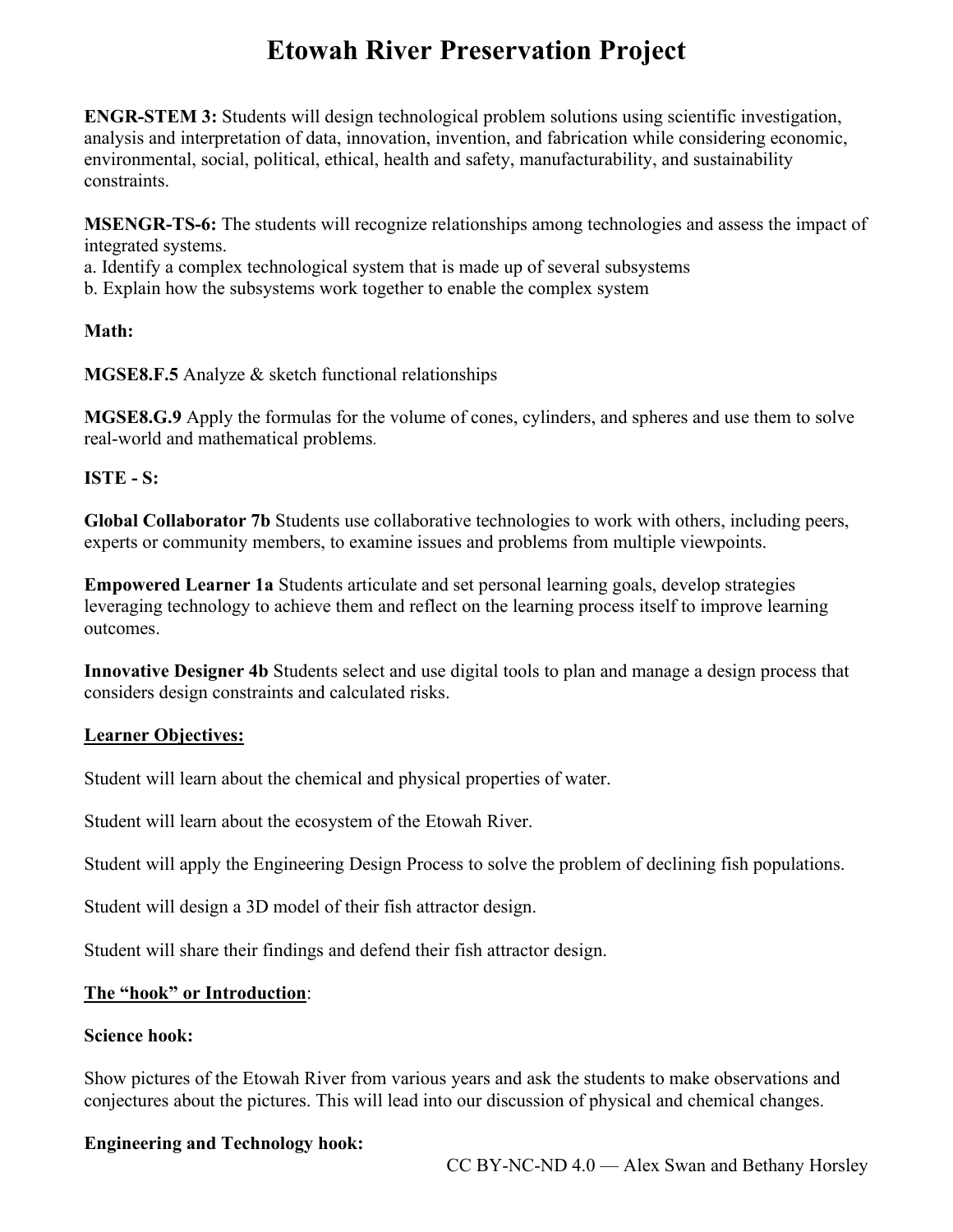Who likes to fish or enjoys kayaking and canoeing? Who has been to the Etowah River to kayak, canoe, or fish? We are going to work together to help make the Etowah and even more awesome resource for you to enjoy for years to come. Here's how………

#### **Process:**

Introduction to physical/chemical changes: Pictures of the Etowah River from various years. Students working collaboratively to make observations. Teacher facilitating to ensure that students are on the right track.

Teacher will explain the difference in physical and chemical changes: Teacher guided, as student observe and discuss.

Students collaborate/Teacher facilitate: Students are presented with an envelope filled with pictures/examples and divide them into categories of physical or chemical changes. Students discuss their answers as teacher ensures that the students have the correct answers.

Students will take a quiz to show mastery of the concepts of physical/chemical changes of water.

Students are presented with the Etowah River again and are asked to come up with ideas to ensure that the river will remain clean and attainable. Students will research and find data to support their ideas. The data can consist of water cleanliness (based on testing the water Ph levels), fish populations, plant growth, etc. This is student directed as the teacher is Co-learner/Co-Investigator. Students will have to compile their research using Excel.

Students will use a digital graphic organizer in Office 365 to compile their research in order to decide what type(s) of fish they are going to try and attract. Students will work in groups of 3 with a facilitator, a time manager, and an items manager. This will allow for student collaboration as the teacher facilitates the classroom. This also allows the teacher to be a co-investigator with the students.

A guest speaker from the DNR will talk to the students about the Etowah River. This will most likely be done virtually. Students will take notes and ask questions to help them finalize their research. Designs will be built during their engineering and technology class.

As they are working on their designs in technology, they will be building their final presentations in science using Office 365 (Power Point, Sway), Prezi, or can have another software approved.

*Students will then transition into Engineering and Technology.*

Students will review the steps of the Engineering Design Process.

Students will go online in groups of 2 to research and brainstorm fish attractor designs. After brainstorming and researching ideas, they will work together to create orthographic projections of their design ideas, then discuss and choose their favorite design.

Using SketchUp or SolidWorks, the group will build a 3D model of their fish attractor using the correct dimensions. These 3D models will be used in their PowerPoint presentation.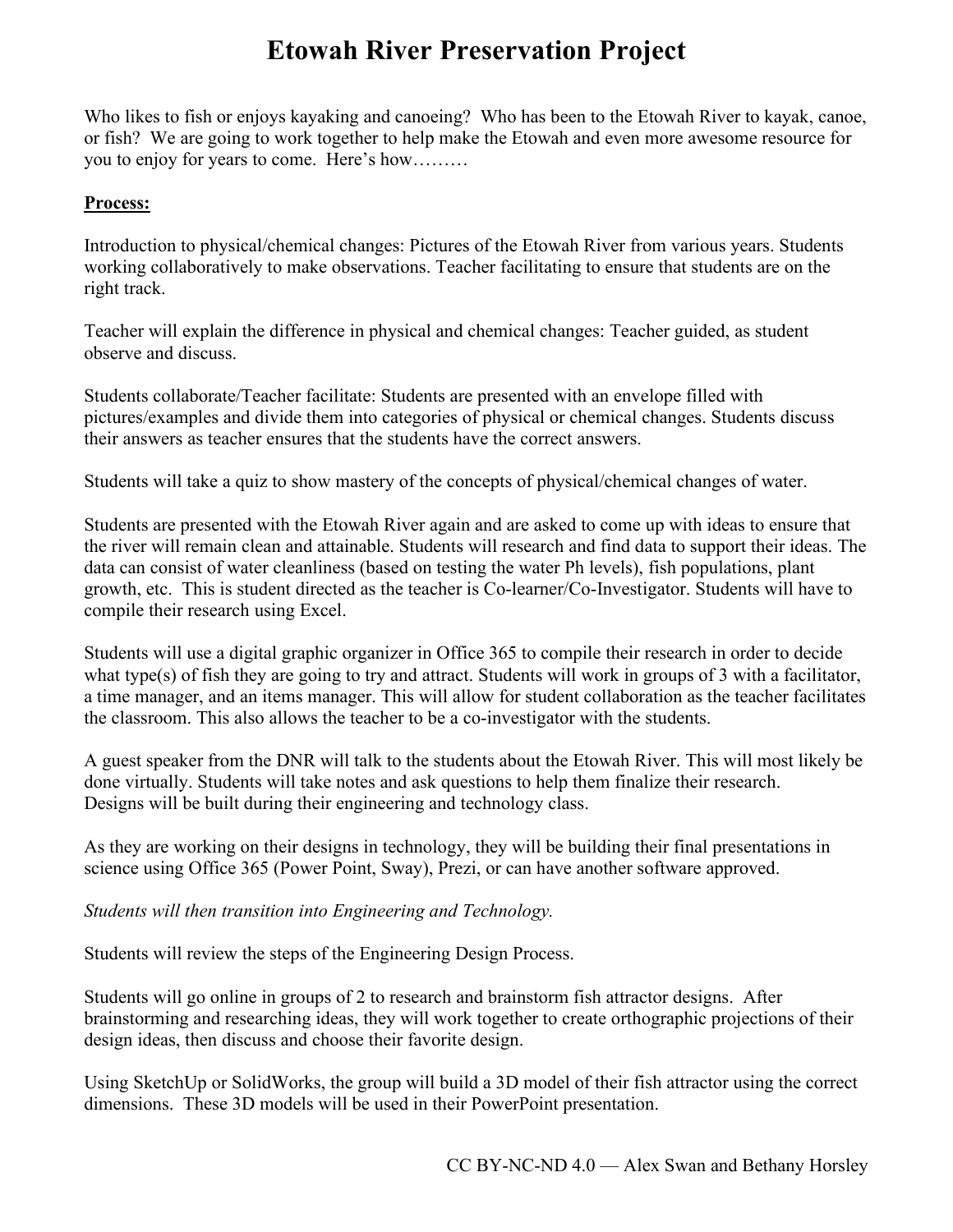Students will create their PowerPoint presentations and a 2-minute video on iPads presenting their data and design for the DNR.

Students will videoconference with a representative from the DNR to see the selection of the winning design.

# **Product**:

Students will build upon pre-existing CAD knowledge to design a physical fish attractor. Once the students finalize their fish attractor model, they will create a presentation to share with the community and the Department of Natural Resources to illustrate their solutions. The presentation will include research data, graphs, and orthographic projections providing evidence for their design and the reasoning behind their designs. The DNR will select their top three designs based on their expertise and practicality. These designs will ultimately be built for placement into the Etowah.

## **Technology Use:**

Microsoft OneNote, Word, PowerPoint, and One Drive will be used to create documents to share information with one another, keep track of their notes and research, and create their presentations to share their findings.

SketchUp (CAD Software) will be used for creating models for their fish attractors that will ultimately be used as a blueprint to create the final product.

An Instagram account will be created to document our project and to share it with the global community.

## **References and Supporting Material**:

#### **References:**

Burkehead, N., Walsh, S., Freeman, B., & Williams, J. (2009). *Status and Restoration of the Etowah River, an Imperiled Southern Appalachian Ecosystem*. Retrieved July 09, 2020, from [https://sherpaguides.com/southeast/aquatic\\_fauna/chapter\\_16/index.html](https://sherpaguides.com/southeast/aquatic_fauna/chapter_16/index.html)

Cook, J. (2013). *Etowah River User's Guide: Vol. 4. Georgia River Network Guidebooks Series.*  University of Georgia Press.

## **Supporting Materials:**

- Science quiz over chemical and physical changes to water
- Etowah River Research Graphic Organizer
- 3D Design Sheet: Orthographic Isometric Graph Sheet
- Checklist for the various components of the E&T activities
- Office 365 OneNote class notebook entries
- Rubric: Etowah River Fish Attractor Rubric

#### *What modifications have you made since you submitted your "idea" for feedback?*

We added specific student/teacher portions of what the lessons would entail.